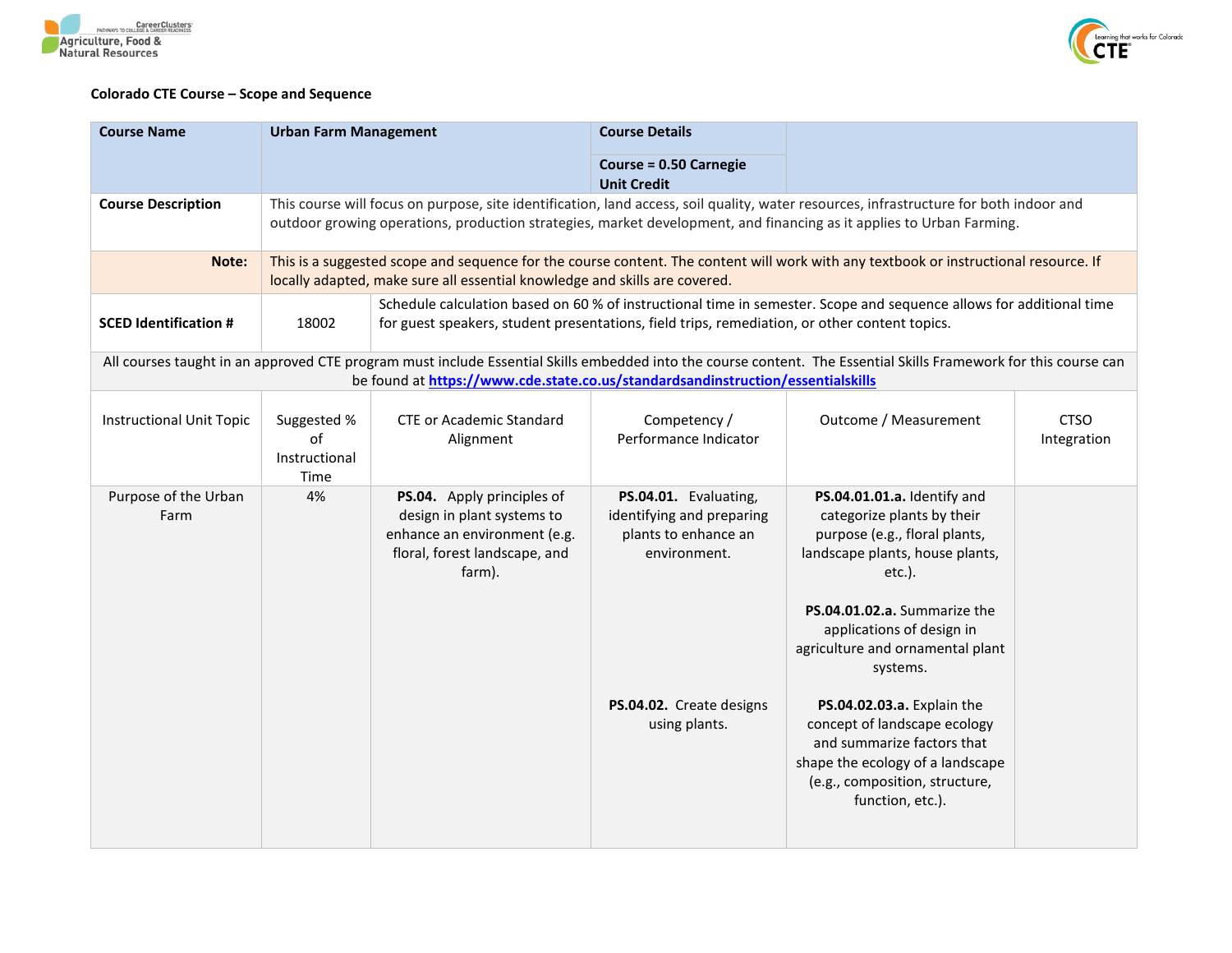



| Site Identification                                                              | 6%  | PS.01. Develop and implement<br>a crop management plan for a<br>given production goal that<br>accounts for environmental<br>factors. | PS.01.01. Determine the<br>influence of environmental<br>factors on plant growth. | PS.01.01.01.a. Identify and<br>summarize the three<br>measurements of light - color,<br>intensity and duration - that<br>affect plant growth.<br>PS.01.01.02.a. Identify and<br>summarize the effects of air and<br>temperature on plant<br>metabolism and growth.<br>PS.01.01.03.a. Identify and<br>summarize the effects of water<br>quality on plant growth, (e.g.,<br>pH, dissolved solids, etc.). |  |
|----------------------------------------------------------------------------------|-----|--------------------------------------------------------------------------------------------------------------------------------------|-----------------------------------------------------------------------------------|--------------------------------------------------------------------------------------------------------------------------------------------------------------------------------------------------------------------------------------------------------------------------------------------------------------------------------------------------------------------------------------------------------|--|
| <b>Land Access</b><br>Determining site<br>suitability<br>Infrastructure<br>needs | 4%  | PS.01. Develop and implement<br>a crop management plan for a<br>given production goal that<br>accounts for environmental<br>factors. |                                                                                   |                                                                                                                                                                                                                                                                                                                                                                                                        |  |
| Soil Quality                                                                     | 10% | PS.01. Develop and implement<br>a crop management plan for a<br>given production goal that<br>accounts for environmental<br>factors. | PS.01.02. Prepare and<br>manage growing media for<br>use in plant systems.        | PS.01.02.01.a. Identify the major<br>components of growing media<br>and describe how growing media<br>support plant growth.<br>PS.01.02.02.a. Identify the<br>categories of soil water.<br>PS.01.01. Performance<br><b>Indicator: Determine the</b><br>influence of environmental<br>factors on plant growth.                                                                                          |  |
| <b>Water Resources</b>                                                           | 10% | PS.01. Develop and implement<br>a crop management plan for a<br>given production goal that<br>accounts for environmental<br>factors. | PS.01.01. Determine the<br>influence of environmental<br>factors on plant growth. | PS.01.01.03.a. Identify and<br>summarize the effects of water<br>quality on plant growth, (e.g.,<br>pH, dissolved solids, etc.).                                                                                                                                                                                                                                                                       |  |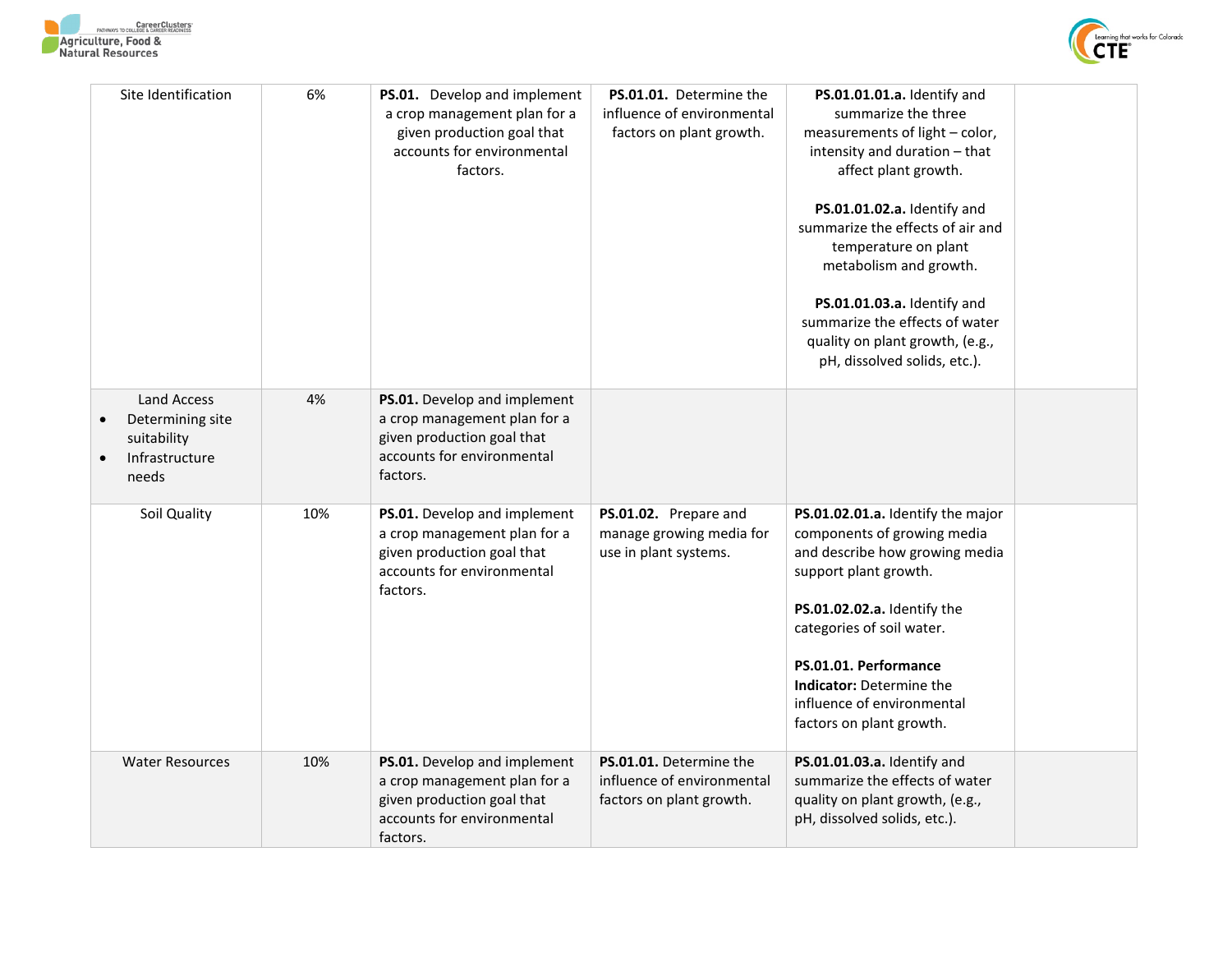



| Infrastructure               | 10% | PS.01. Develop and implement<br>a crop management plan for a<br>given production goal that<br>accounts for environmental<br>factors. | PS.03.02. Develop and<br>implement a management<br>plan for plant production.                     | PS.03.02.06.a. Identify and<br>categorize structures and<br>technologies used for controlled<br>atmosphere production of<br>plants.<br>PS.03.02.07.a. Summarize the<br>use of hydroponic and aquaponic<br>systems for plant production.<br>Ps.03.02.06.b. Compare and<br>contrast the types of<br>technologies used for controlled<br>atmosphere production.<br>PS.03.02.07.b. Compare and<br>contrast the types of systems<br>used in hydroponic and<br>aquaponic plant production. |
|------------------------------|-----|--------------------------------------------------------------------------------------------------------------------------------------|---------------------------------------------------------------------------------------------------|--------------------------------------------------------------------------------------------------------------------------------------------------------------------------------------------------------------------------------------------------------------------------------------------------------------------------------------------------------------------------------------------------------------------------------------------------------------------------------------|
|                              |     |                                                                                                                                      | PS.03.04. Apply principles<br>and practices of sustainable<br>agriculture to plant<br>production. | PS.03.04.01.a. Compare and<br>contrast the alignment of<br>different production systems<br>(conventional and organic) with<br>USDA sustainable practices<br>criteria.                                                                                                                                                                                                                                                                                                                |
|                              |     |                                                                                                                                      |                                                                                                   | PS.03.04.02.a. Summarize<br>national/international and<br>local/regional food production<br>systems.                                                                                                                                                                                                                                                                                                                                                                                 |
|                              |     |                                                                                                                                      |                                                                                                   | PS.03.04.01.c. Research, prepare<br>and defend plans for a plant<br>systems enterprise that aligns<br>with USDA sustainable practices<br>criteria.                                                                                                                                                                                                                                                                                                                                   |
| <b>Production Strategies</b> | 10% | PS.03. Propagate, culture and<br>harvest plants and plant<br>products based on current<br>industry standards.                        | PS.03.02. Develop and<br>implement a management<br>plan for plant production.                     | PS.03.02.06.c. Research, select<br>and defend technology for use in<br>controlled atmosphere<br>production.                                                                                                                                                                                                                                                                                                                                                                          |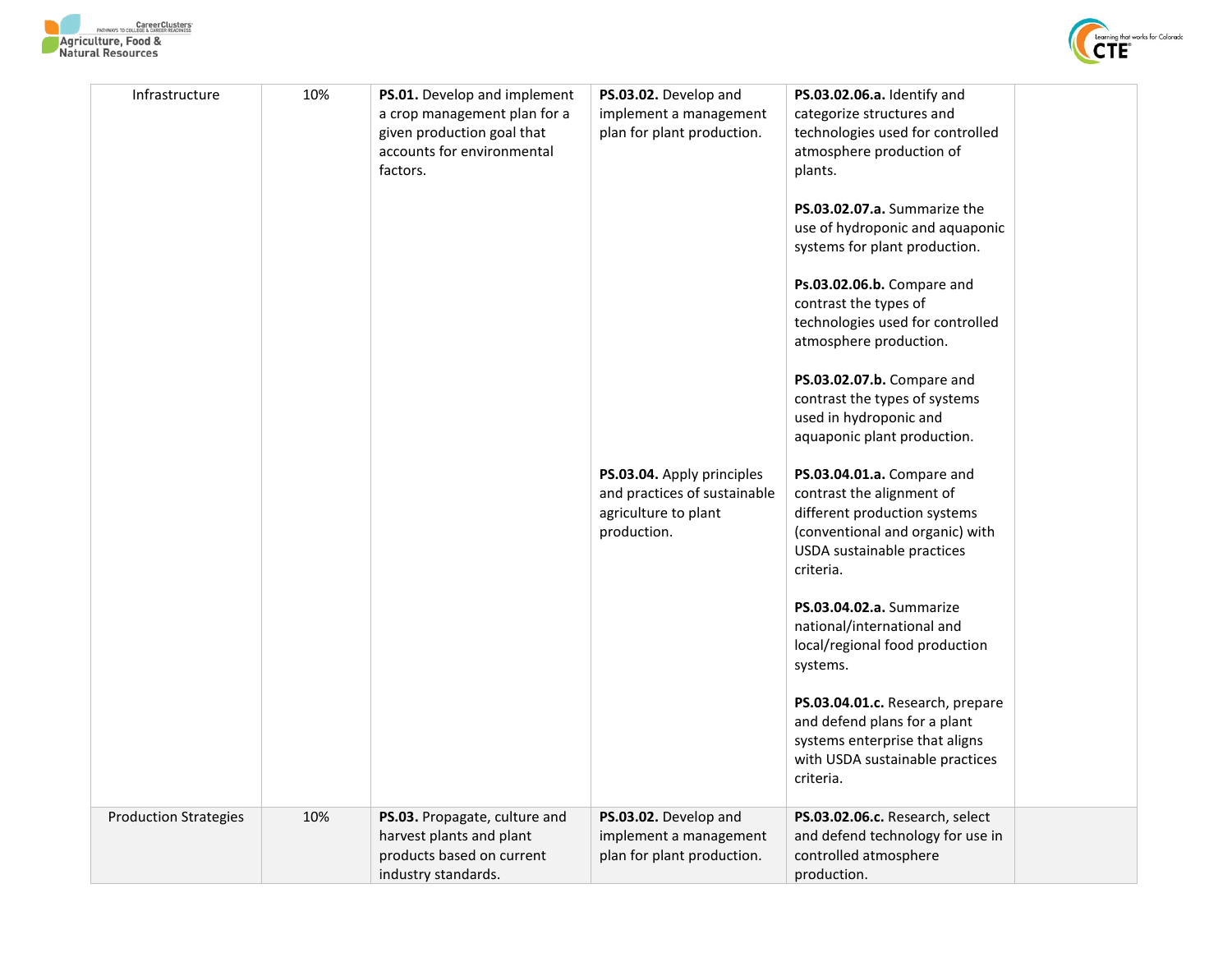



|  |                                                                                                         | <b>PS.03.02.04.c.</b> Prepare and<br>implement a plant production<br>schedule based on predicted<br>environmental conditions and<br>desired market target (e.g.,<br>having plants ready to market on<br>a specific day such as Mother's<br>Day, organic production, low<br>maintenance landscape plants,<br>etc.). |  |
|--|---------------------------------------------------------------------------------------------------------|--------------------------------------------------------------------------------------------------------------------------------------------------------------------------------------------------------------------------------------------------------------------------------------------------------------------|--|
|  |                                                                                                         | PS.03.02.06.c. Research, select<br>and defend technology for use in<br>controlled atmosphere<br>production.                                                                                                                                                                                                        |  |
|  |                                                                                                         | PS.03.02.07.c. Research, select<br>and defend the use of a<br>hydroponic or aquaponic plant<br>system.                                                                                                                                                                                                             |  |
|  | PS.03.03. Develop and<br>implement a plan for<br>integrated pest<br>management for plant<br>production. | PS.03.03.03.a. Identify and<br>summarize pest control<br>strategies associated with<br>integrated pest management and<br>the importance of determining<br>economic threshold.                                                                                                                                      |  |
|  |                                                                                                         | PS.03.03.04.b. Examine and<br>apply procedures for the safe<br>handling, use and storage of<br>pesticides including personal<br>protective equipment and<br>reentry interval.                                                                                                                                      |  |
|  | PS.03.04. Apply principles<br>and practices of sustainable<br>agriculture to plant<br>production.       | PS.03.04.01.a. Compare and<br>contrast the alignment of<br>different production systems<br>(conventional and organic) with<br>USDA sustainable practices<br>criteria.                                                                                                                                              |  |